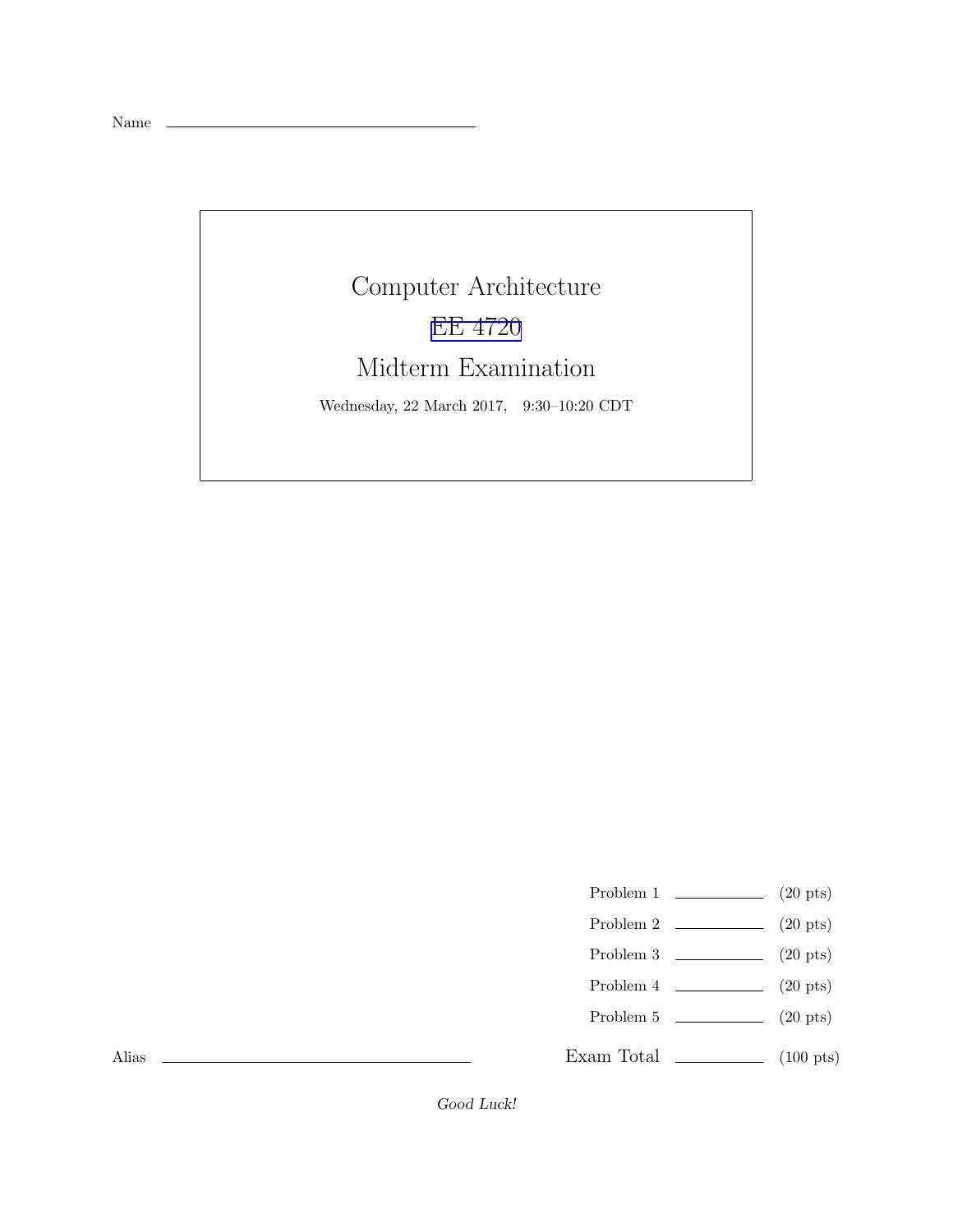Problem 1: [20 pts] Appearing below is our familiar MIPS implementation.



(*a*) Show pipeline execution diagrams for the code fragments below executing on the illustrated implementation and label as indicated.

Show pipeline diagram.  $\Box$  Doublecheck dependencies.

Label bypass paths used at mux inputs with  $C: I$ , where C is the cycle number (such as 2) and I is the instruction consuming the bypassed value. Be sure to check for dependencies.

```
add r1, r2, r3
sub r4, r5, r6
sw r4, 8(r1)
```
Show pipeline diagram.  $\Box$  Doublecheck dependencies.

Label bypass paths used at mux inputs with  $C: I$ , where C is the cycle number (such as 2) and I is the instruction consuming the bypassed value. Be sure to check for dependencies.

and r1, r2, r3 lw r4, 16(r1) ori r5, r4, 7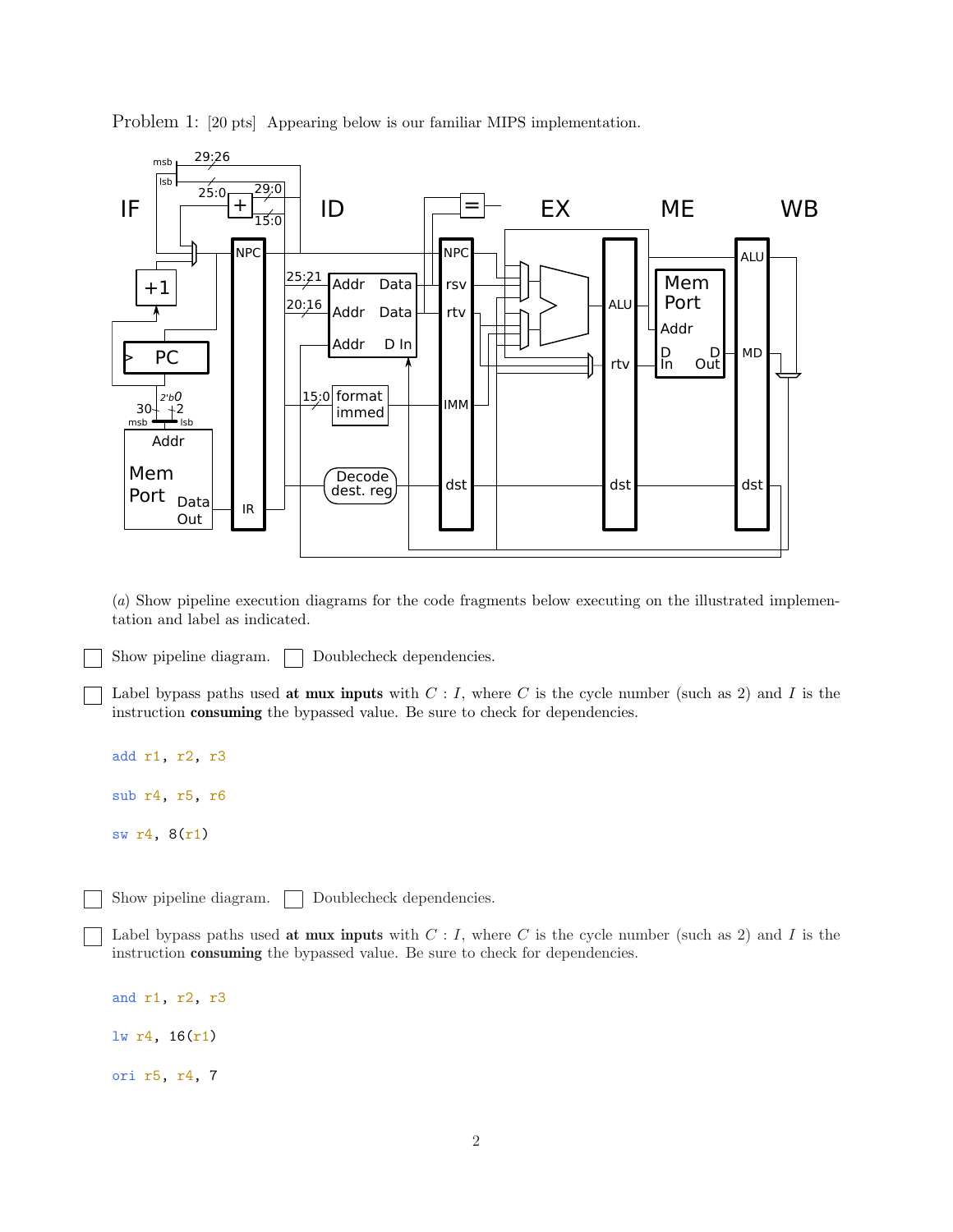Problem 1, continued:



(*b*) Show a pipeline execution diagram for an execution of the code fragment below when the branch is taken. Label the ID-stage unit as indicated.

Show pipeline diagram.  $\Box$  Pay close attention to the branch.

Label the **inputs and outputs** of the ID-stage unit that computes the branch target. Label with  $c : v$ , where  $c$  is the cycle number and  $v$  is the value on the input or output.

0x4000: addi r1, r2, 3 0x4004: bne r1, r6, TARG  $0x4008: 1w r4, 0(r5)$ 0x400c: addi r5, r5, 4 0x4010: xor r8, r9, r10 TARG: 0x4014: add r5, r4, r4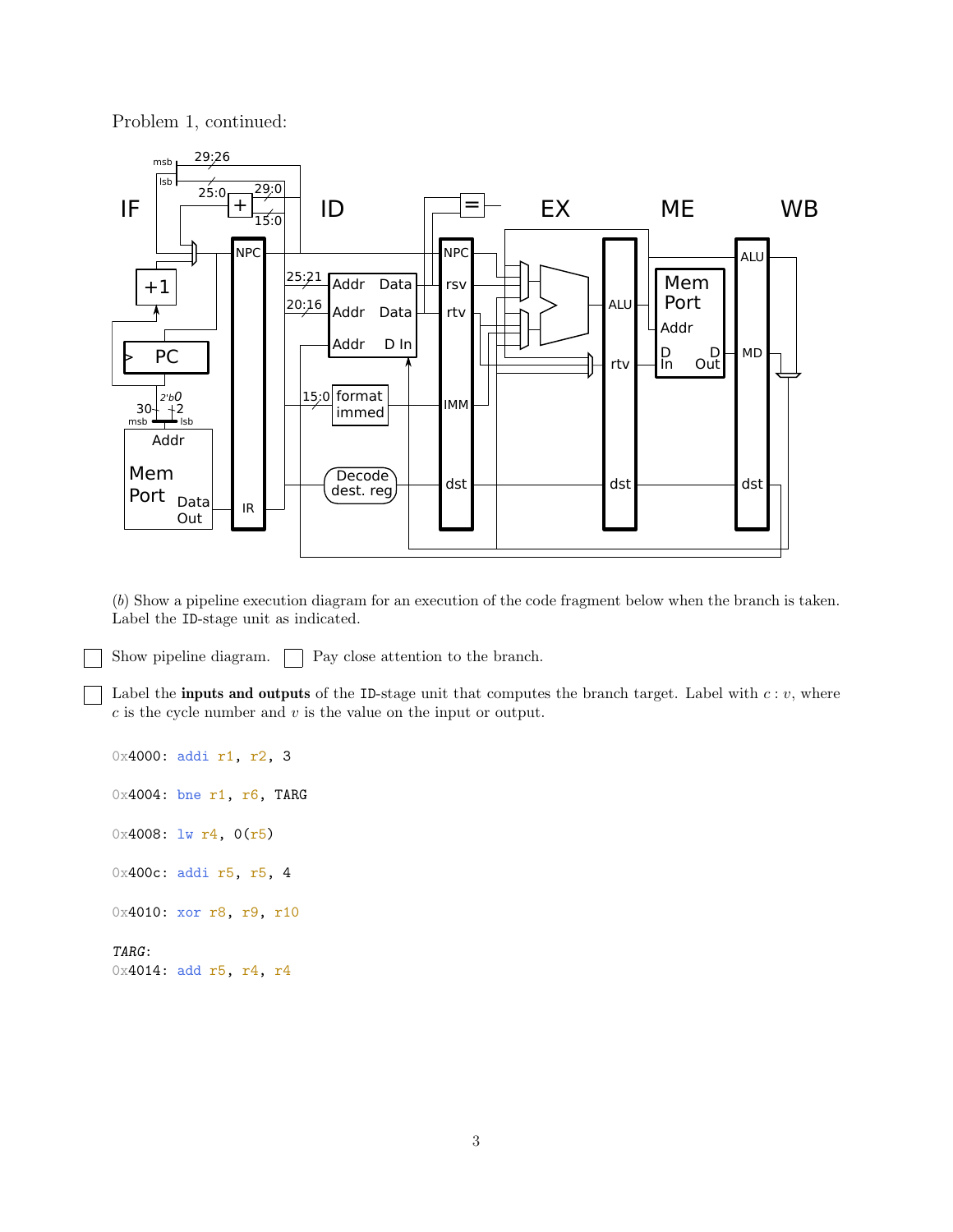Problem 2: [20 pts] Appearing below is a partial implementation of ARM A64 taken from the solution to Homework 4. The WB-stage mux is crossed out because it's wasteful to use a 64-bit mux when the same functionality can be realized using less expensive logic in the ID stage. For reference, some A64 instructions are shown below, the comments show which field registers are encoded in.



```
@ rd rn : Writes rd and rn
ldr x1, [x2], #8 \infty x1 = Mem[x2]; x2 = x2 + 8
@ rd, rn, rm : Writes rd
add x3, x4, x1 \theta x3 = x4 + x1
@ rd, rn : Writes rd
and x1, x2, x34 @ x1 = x2 & 34;
```
Complete the changes so that instructions such as the ones above can write back their results. Assume that only the load instructions write the rn-field register.

In WB consider re-connecting wires broken by the removal of the mux.

In ID make changes so that instruction results can be written back to the correct registers.

Make the best use of the existing from-WB bypass path.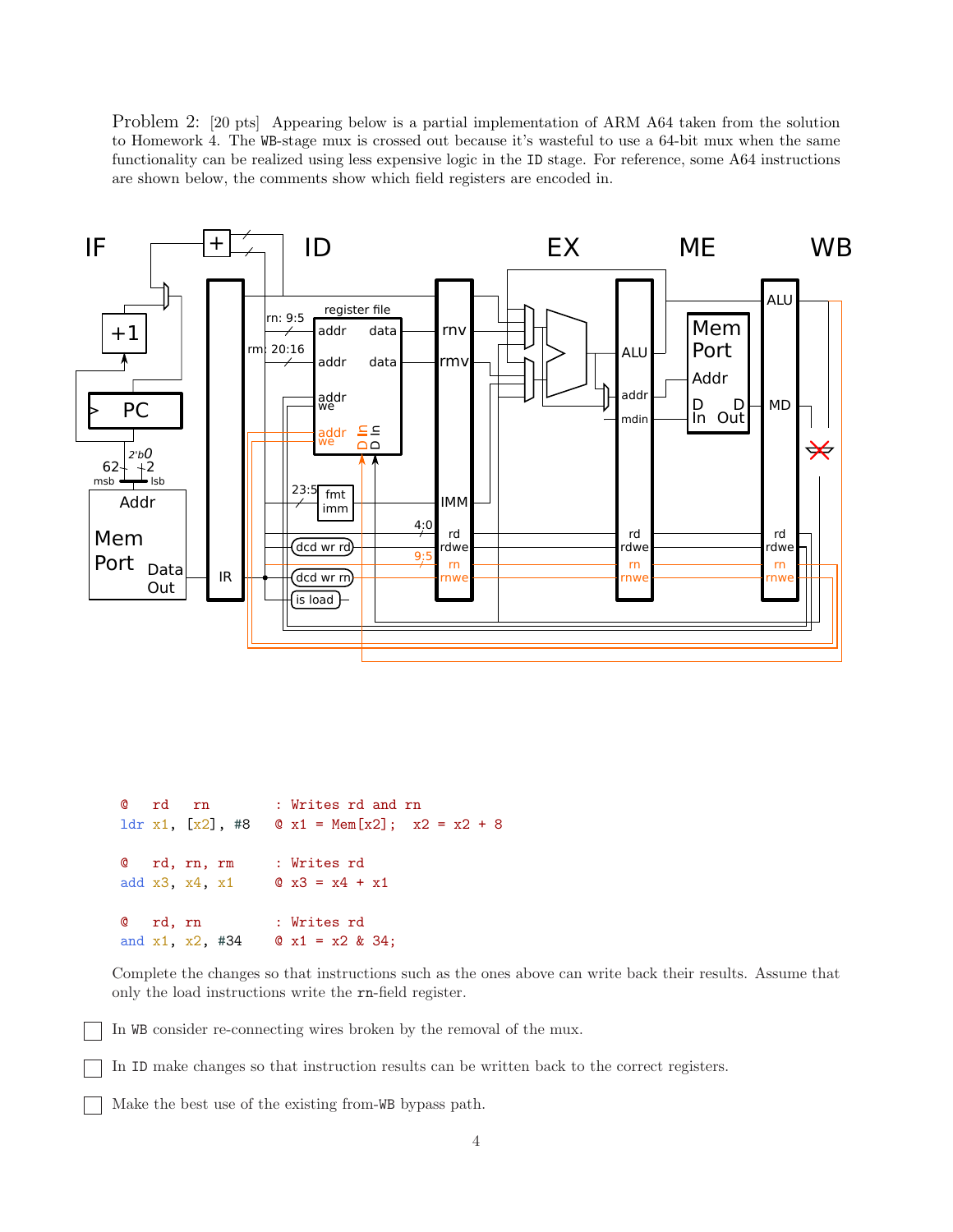Problem 3: [20 pts] Appearing below again is the partial implementation of ARM A64 taken from the solution to Homework 4.



@ rd rn : Writes rd and rn. Post-index 1dr x1,  $[x2]$ , #8  $\infty$  x1 = Mem $[x2]$ ; x2 = x2 + 8 @ rd rn : Writes rd and rn. Pre-index ldr x1,  $[x2, #8]!$   $@x2 = x2 + 8;$   $x1 = \text{Mem}[x2];$ @ rd rn rm str x1,  $[x2, x3]$  @ Mem $[x2+x3] = x1$ 

(*a*) Make changes needed to implement the store instruction, see the example above. Just show datapath, not control logic.

Changes for the store instruction.

(*b*) Do we really need both pre-index and post-index addressing for loads and stores? Eliminating either of them will reduce cost, but one's elimination would reduce cost by more than the other's. Indicate which saves more and show the hardware that can be removed and other needed changes. *Note: The phrase* and other needed changes *was not in the original exam.*

| $\Box$ Greater cost reduction by eliminating: $\bigcirc$ pre-index $\bigcirc$ post-index (check exactly one). |  |  |  |  |
|---------------------------------------------------------------------------------------------------------------|--|--|--|--|
| $\Box$ Show the hardware that's not needed $\Box$ and other needed changes.                                   |  |  |  |  |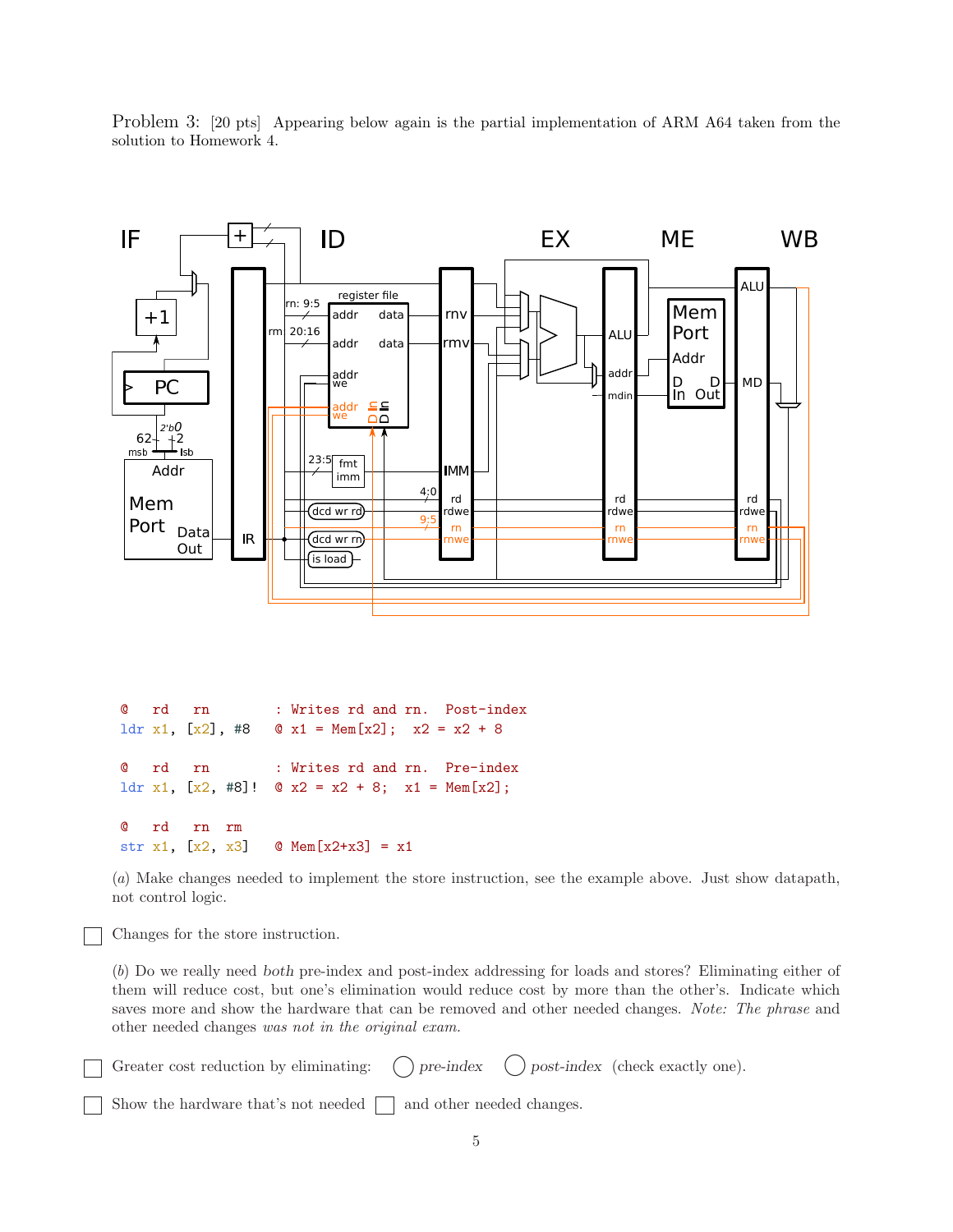Problem 4: [20 pts] When MIPS routine coursei is called register a0 will hold an entry number, referring to the table at label courses. Complete the routine so that when it returns register v0 will have the integer representation of entry number a0 in the table. Note that the table itself holds floats. For example, when called with a0=0 it should return with v0=2740, when called with a0=2 it should return with v0=3755, etc.

Complete so v0 is integer representation of a0th table entry.

Read the table as it is, don't modify it or read a different table.

.data courses: .float 2740 .float 3750 .float 3755 .float 4755 .float 4720 .float 7722 .float 7725 .text # CALL VALUE: \$a0: Entry in table to look up. # RETURN: \$v0: Table entry #\$a0 represented as an integer. coursei: la \$t0, courses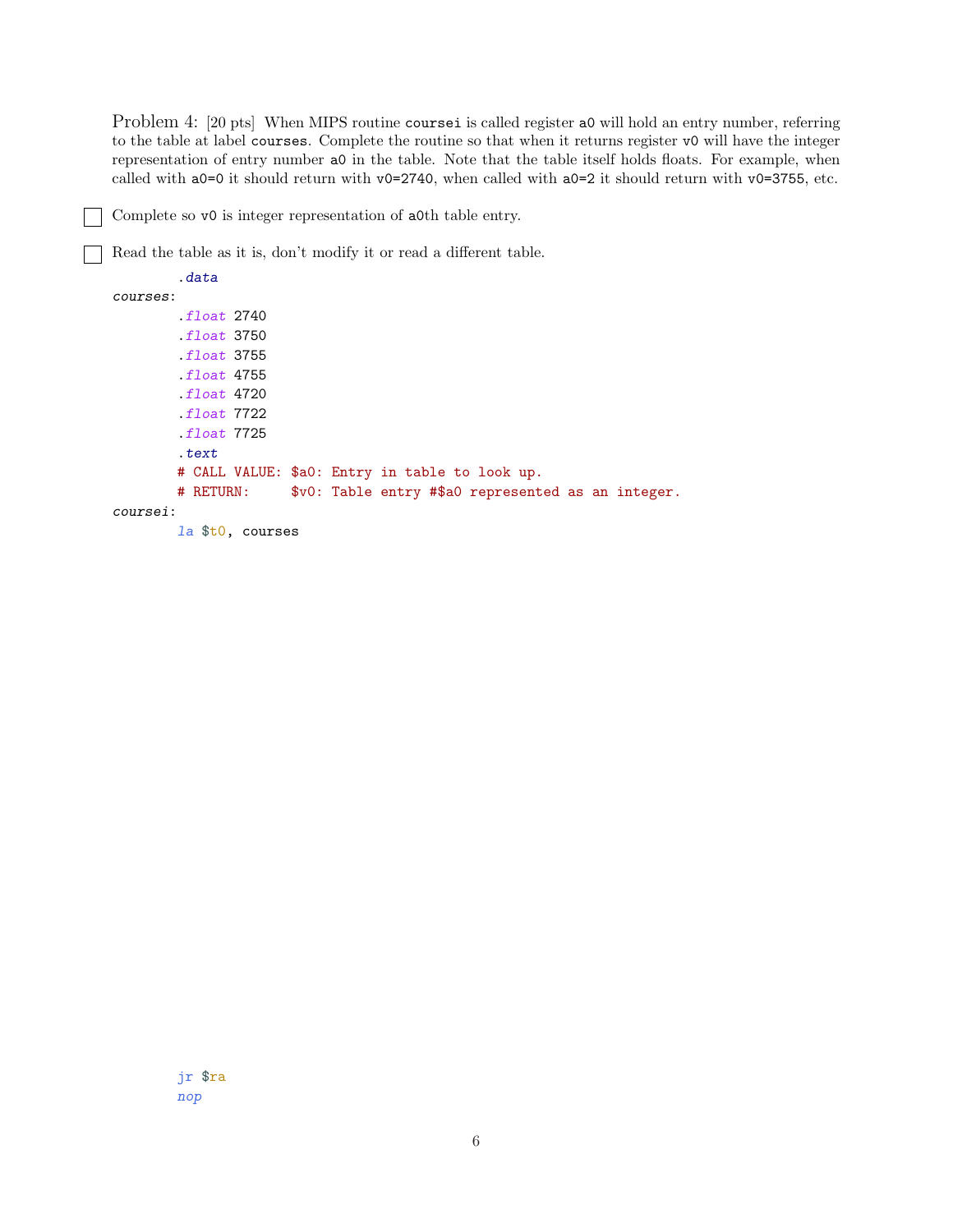Problem 5: [20 pts] Answer each question below.

(*a*) What kind of implementations were RISC ISAs designed to simplify?

Kinds of implementations that RISC designed to simplify:

(*b*) Describe how the features below simplify RISC ISA implementations.

Fixed-size instructions.

Avoiding arithmetic instructions that access memory.

(*c*) The SPECcpu package contains the source code for the SPEC benchmarks and scripts to compile and run them, but it does not come with compilers. The tester provides his or her own. Consider a  $SPECcpu+$ package that comes with compilers, and the requirement that those compilers be used. Why would that make SPECcpu+ less useful to computer engineers?

SPECcpu+ less useful because: